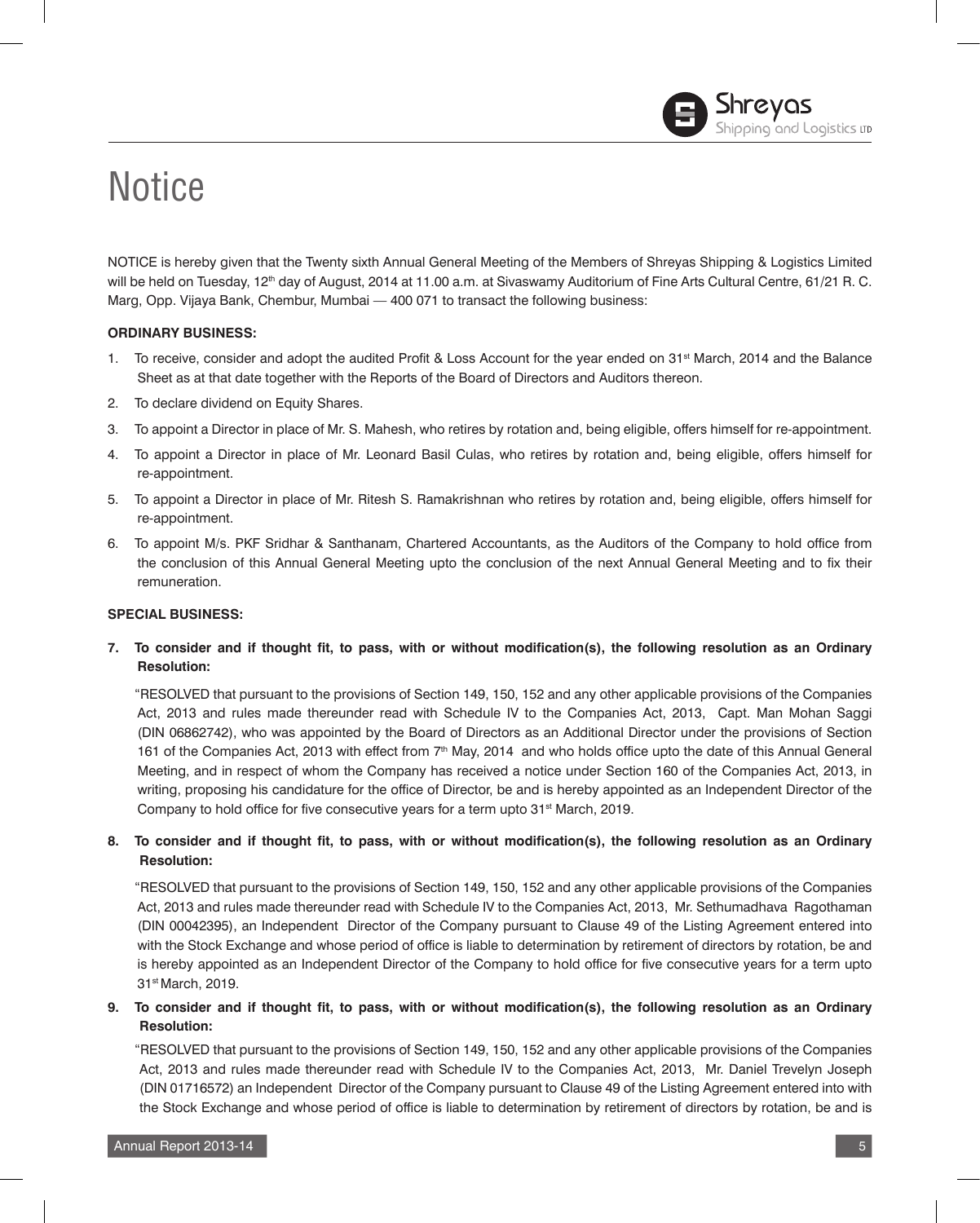

hereby appointed as an Independent Director of the Company to hold office for five consecutive years for a term upto 31st March, 2019.

# **10. To consider and if thought fit, to pass, with or without modification(s), the following resolution as an Ordinary Resolution:**

"RESOLVED that pursuant to the provisions of Section 149, 150, 152 and any other applicable provisions of the Companies Act, 2013 and rules made thereunder read with Schedule IV to the Companies Act, 2013, Mr. Amitabha Ghosh (DIN 00055962) an Independent Director of the Company pursuant to Clause 49 of the Listing Agreement entered into with the Stock Exchange and whose period of office is liable to determination by retirement of directors by rotation, be and is hereby appointed as an Independent Director of the Company to hold office for five consecutive years for a term upto 31st March, 2019.

# **11. To consider and if thought fit, to pass, with or without modification(s), the following resolution as an Ordinary Resolution:**

"RESOLVED that pursuant to the provisions of Section 149, 150, 152 and any other applicable provisions of the Companies Act, 2013 and rules made thereunder read with Schedule IV to the Companies Act, 2013, Mr. Mannil Venugopalan (DIN 00255575) an Independent Director of the Company pursuant to Clause 49 of the Listing Agreement entered into with the Stock Exchange and whose period of office is liable to determination by retirement of directors by rotation, be and is hereby appointed as an Independent Director of the Company to hold office for five consecutive years for a term upto 31st March, 2019.

#### **12. To consider and if thought fit, to pass, with or without modification(s), the following resolution as a Special Resolution:**

"RESOLVED that subject to the provisions of sections 196,197, 203, Schedule V, and other applicable provisions, if any, of the Companies Act, 2013 and Rules made thereunder (corresponding to Sections 198, 269, 309 and any other applicable provisions of the Companies Act, 1956 read with Schedule XIII to the Companies Act, 1956) and subject to the approval of the Central Government and further subject to the approval of the Reserve Bank of India, if required, the consent of the Company is hereby accorded for the re-appointment of Mr. S. Ramakrishnan (DIN 00057637) as the Chairman and Managing Director for a period of five years with effect from 1<sup>st</sup> April, 2014 with a liberty to the Board of Directors to alter and vary the terms of appointment and remuneration package so as to not exceed the limits specified in Schedule V to the Companies Act, 2013 (corresponding to Schedule XIII of the Companies Act, 1956) as may be agreed between the Board of Directors and Mr. S. Ramakrishnan:

# **(a) Salary:**

Consolidated salary in the range of ₹ 7,000,000/- (Rupees Seventy lacs only) to ₹12,500,000/- (Rupees One Crore Twenty Five lacs only) per annum **including** Company's contribution to Provident Fund, Gratuity, Exgratia, Leave travel allowance and all other perquisites and allowances with authority to the Board to fix his salary within the above range from time to time, increasing thereby proportionately, all benefits related to the quantum of salary.

# **(b) Other benefits:**

- 1. Provision of transportation /conveyance facilities.
- 2. Provision of telecommunication facilities.
- 3. Leave encashment as per rules of the Company.
- 4. Reimbursement of medical expenses incurred for himself and his family as per rules of the Company.
- 5. Reimbursement of entertainment and other expenses actually and properly incurred for the business of the Company as well as other expenses incurred in the performance of duties on behalf of the Company.
- 6. Personal accident / Mediclaim insurance.

 The aggregate remuneration payable to Mr. S. Ramakrishnan, shall be subject to the overall ceilings laid down in Sections 197 and other applicable provisions of the Companies Act, 2013.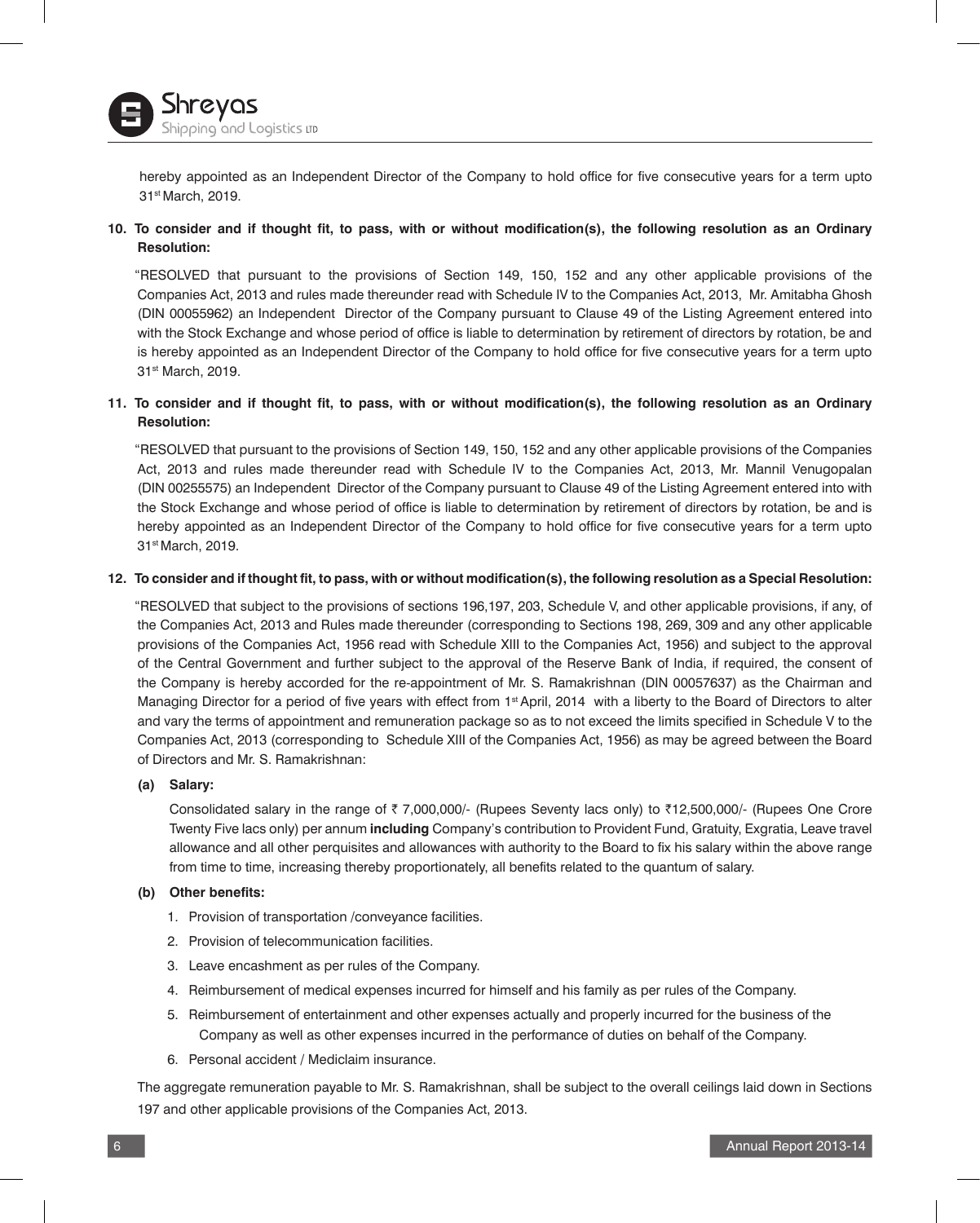# **(c) Minimum Remuneration:**

 Where in any financial year during the tenure of Mr. S. Ramakrishnan, the Company incurs a loss or its profits are inadequate, the Company shall pay to Mr. S. Ramakrishnan the above remuneration by way of salary and perquisites as a minimum remuneration subject to the upper limits specified under Section II of Part II of Schedule V to the Companies Act, 2013 including any statutory modifications or re-enactments thereof, for the time being in force.

# **(d) Sitting fees:**

Mr. S. Ramakrishnan shall not be entitled to any sitting fees.

"FURTHER RESOLVED that the Board of Directors of the Company or the Company Secretary be and is hereby authorised to do all such acts, deeds, matters and things as may be considered necessary, desirable or expedient to give effect to this resolution."

# **13. To consider and if thought fit, to pass, with or without modification(s), the following resolution as a Special Resolution:**

"RESOLVED that subject to the provisions of sections 196,197, 203, Schedule V, and other applicable provisions, if any, of the Companies Act, 2013 and Rules made thereunder (corresponding to Sections 198, 269, 309 and any other applicable provisions of the Companies Act, 1956 read with Schedule XIII to the Companies Act, 1956) the consent of the Company is hereby accorded for the re appointment of Mr. V. Ramnarayan (DIN 00057717) as the Executive Director for a period of five years with effect from 13<sup>th</sup> January, 2014 with a liberty to the Board of Directors to alter and vary the terms of appointment and remuneration package so as to not exceed the limits specified in Schedule V to the Companies Act, 2013 (corresponding to Schedule XIII of the Companies Act, 1956) as may be agreed between the Board of Directors and Mr. V. Ramnarayan:

# **(a) Salary:**

 Consolidated salary upto ` 50,00,000 (Rupees Fifty Lakhs) per annum **including** Company's contribution to Provident Fund, Gratuity, Exgratia, Leave travel allowance and all other allowances with authority to the Board to fix his salary within the above range from time to time, increasing thereby proportionately, all benefits related to the quantum of salary.

# **(b) Other benefits:**

- 1. Provision of transportation /conveyance facilities.
- 2. Provision of telecommunication facilities.
- 3. Leave encashment as per rules of the Company.
- 4. Reimbursement of medical expenses incurred for himself and his family as per rules of the Company.
- 5. Reimbursement of entertainment and other expenses actually and properly incurred for the business of the Company as well as other expenses incurred in the performance of duties on behalf of the Company.
- 6. Personal accident / Mediclaim insurance.

 The aggregate remuneration payable to Mr. V. Ramnarayan, shall be subject to the overall ceilings laid down in Sections 197 and other applicable provisions of the Companies Act, 2013.

# **(c) Sitting fees:**

Mr. V. Ramnarayan shall not be entitled to any sitting fees.

FURTHER RESOLVED that the Board of Directors of the Company or the Company Secretary be and is hereby authorised to do all such acts, deeds, matters and things as may be considered necessary, desirable or expedient to give effect to this resolution."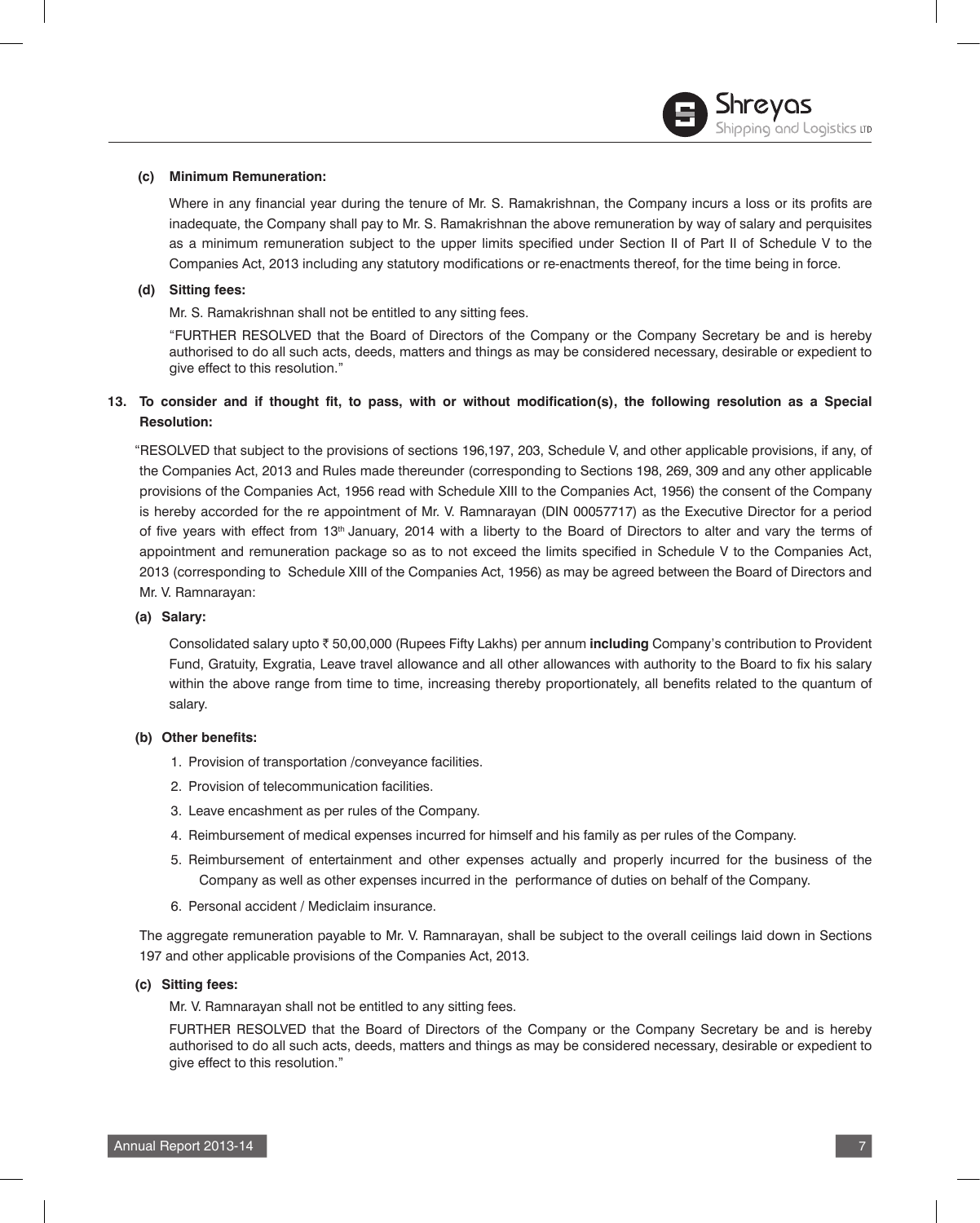#### **14. To consider and if thought fit, to pass, with or without modification(s), the following resolution as a Special Resolution:**

RESOLVED THAT subject to the provisions of Section 14 and other applicable provisions of the Companies Act, 2013 the Articles of Association are be and are hereby altered as under:

- i. In the Article 1 to Article 140, the words / number "The Companies Act, 1956" the same be deleted and substituted with the words / number "The Companies Act, 2013".
- ii. In the Article 1, the word and alphabet "Table A" be deleted and substituted with the word and alphabet "Table F".
- iii. In the Article 1, the word and number "Section 189" be deleted and substituted with the word and number "Section 114"
- iv. In the Article 2, the word and number "Section 2(17)" be deleted and substituted with the word and number "Section  $2(41)$ "
- v. In the Article 4, the word and number "Section 97" be deleted and substituted with the word and number "Section 64"
- vi. In the Article 6, the word and number "Section 80" be deleted and substituted with the word and number "Section 55"
- vii. In the Article 7, the words and numbers "Sections 78,80,100 to 105" be deleted and substituted with the word and number "Section 52,55,66"
- viii. In the Article 8, the word and number "Section 94" be deleted and substituted with the word and number "Section 61"
- ix. In the Article 9, the words and numbers "Sections 106 and 107" be deleted and substituted with the word and number "Section 48"
- x. In the Article 10, the words and numbers "Sections 150 and 151" be deleted and substituted with the word and number "Section 88"
- xi. In the Article 12, the words and numbers "Sections 78 and 79" be deleted and substituted with the word and number "Sections 52 and 53"
- xii. In the Article 12, the word and number "Section 75" be deleted and substituted with the word and number "Section 39"
- xiii. In the Article 13, the word and number "Sections 78 and 79" be deleted and substituted with the word and number "Sections 52 and 53"
- xiv. In the Article 13, the word and number "Section 81" be deleted and substituted with the word and number "Section 62"
- xv. In the Article 17, the word and number "Section 113" be deleted and substituted with the word and number "Section 56"
- xvi. In the Article 21, the word and number "Section 77" be deleted and substituted with the word and number "Section 67"
- xvii. In the Article 22, the word and number "Section 76" be deleted and substituted with the word and number "Section 40"
- xviii. In the Article 40, the word and number "Section 108" be deleted and substituted with the word and number "Section 56"
- xix. In the Article 43, the word and number "Section 111" be deleted and substituted with the word and number "Section 58"
- xx. In the Article 44, the word and number "Section 110" be deleted and substituted with the word and number "Section 56"
- xxi. In the Article 50, the words and numbers "Sections 292 and 293" be deleted and substituted with the words and numbers "Sections 179, 180 and 181"
- xxii. In the Article 53, the word and number "Section 143" be deleted and substituted with the word and number "Sections 77 and 85"
- xxiii. In the Article 53, the words and numbers "Sections 118,125 and 127 to 144" be deleted and substituted with the words and numbers "Section 71,77 to 79,81 to 87,"
- xxiv. In the Article 54, the word and number "Section 152" be deleted and substituted with the word and number "Section 88"
- xxv. In the Article 61, the word and number "Section 187" be deleted and substituted with the word and number "Section 113"
- xxvi. In the Article 70, the words and numbers "clause(1) of sub-section (2) of Section 87" be deleted and substituted with the words and numbers "sub-section (2) of Section 47"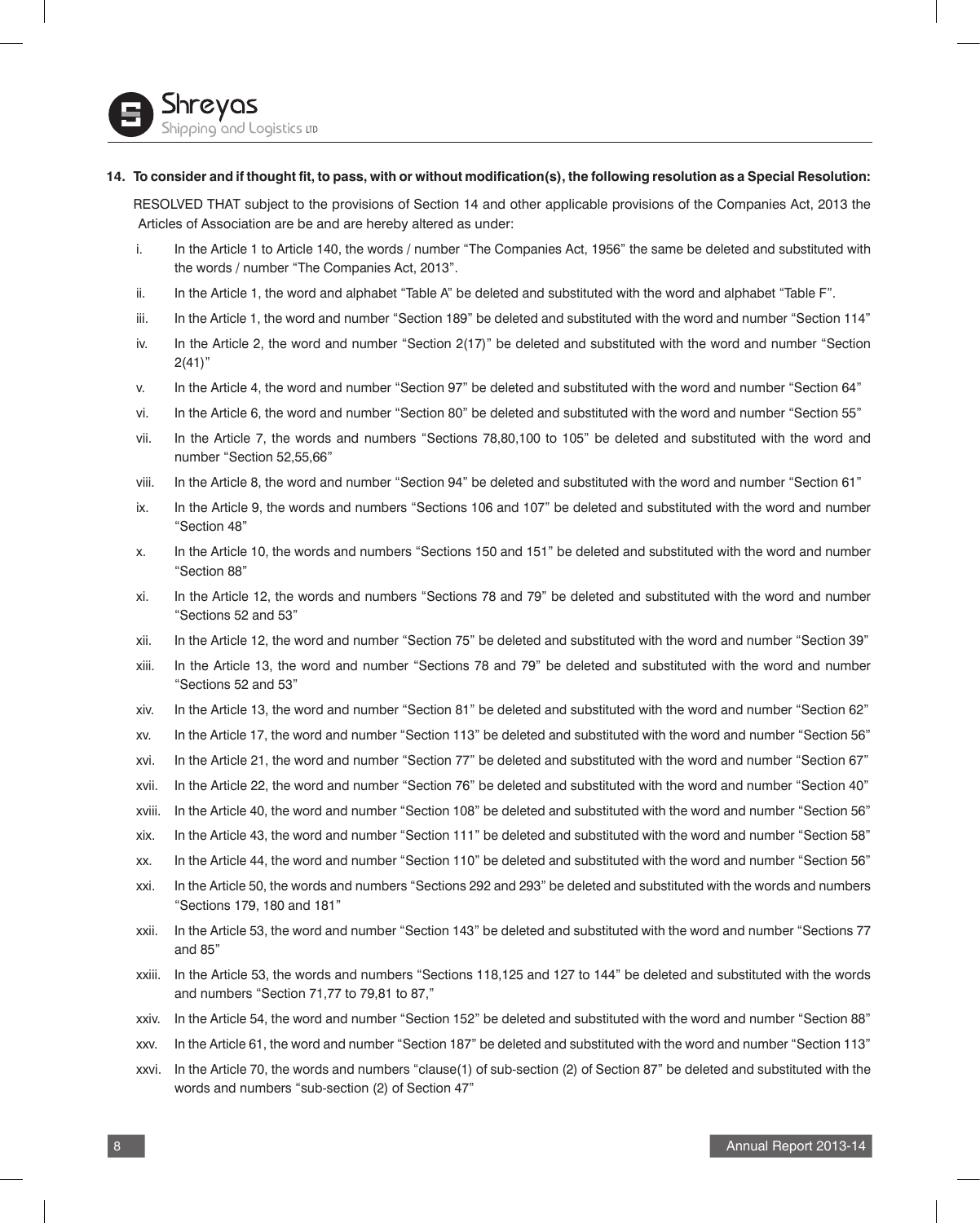xxvii. In the Article 74, the word and number "Section 187" be deleted and substituted with the word and number "Section 113"

Shreyas

pping and Logistics up

- xxviii. In the Article 80, the word and number "Schedule IX" be deleted and substituted with the word and number "Section 105"
- xxix. In the Article 84, the word and number "Section 252" be deleted and substituted with the word and number "Section 149"
- xxx. In the Article 88, the words and numbers "Sections 260,261 and 264" be deleted and substituted with the words and numbers "Sections 152 and 161"
- xxxi. In the Article 89, the words and numbers "Sections 261, 264 and 284(6)" be deleted and substituted with the words and numbers "Section 152 and 169(7)"
- xxxii. In the Article 94, the word and number "Section 299(2)" be deleted and substituted with the word and number "Section 184(2)"
- xxxiii. In the Article 97, the words and numbers "Section 309(6) or Section 314" be deleted and substituted with the words and numbers "Section 188 and 197"
- xxxiv. In the Article 99, the word and number "Section 256(2)" be deleted and substituted with the word and number "Section 152(6)"
- xxxv. In the Article 106A (h), the words and numbers "Section 292, 293(1)(c),295, 370 and 372" be deleted and substituted with the words and numbers "Sections 179, 180 and 185"
- xxxvi. In the Article 106A (m), the words and numbers "Sections 76 and 208" be deleted and substituted with the word and number "Section 40"
- xxxvii. In the Article 109, the word and number "Section 287" be deleted and substituted with the word and number "Section 174"
- xxxviii. In the Article 114, the word and number "Section 292" be deleted and substituted with the word and number "Section 179"
- xxxix. In the Article 139, the word and number "Section 633" be deleted and substituted with the word and number "Section 463"
- xxxx. Article 60 be and is hereby altered as follows:

"60. Such number of members as may be prescribed by the Act shall form the quorum."

xxxxi. Article 84 be and is hereby altered as follows:

 "84. Until otherwise determined by a General Meeting of the Company and subject to Section 149 of the Act, the total number of Directors shall not be less than three and more than fifteen.

xxxxii. Article 103 be and is hereby altered as follows:

 "103. Subject to Section 149 of the Act, the Company may by Special Resolution from time to time, increase the number of Directors.

xxxxiii. After Article 105, the following Article 105A be inserted:

"105A. The Managing Director of the Company shall also act as the Chairman of the Company"

26th May, 2014 **Registered Office:** 4th Floor, Himalayas, Geetmala Complex, Near Shah Industrial Estate, Govandi East, Mumbai 400 088 By Order of the Board of Directors **Namrata Malushte** Company Secretary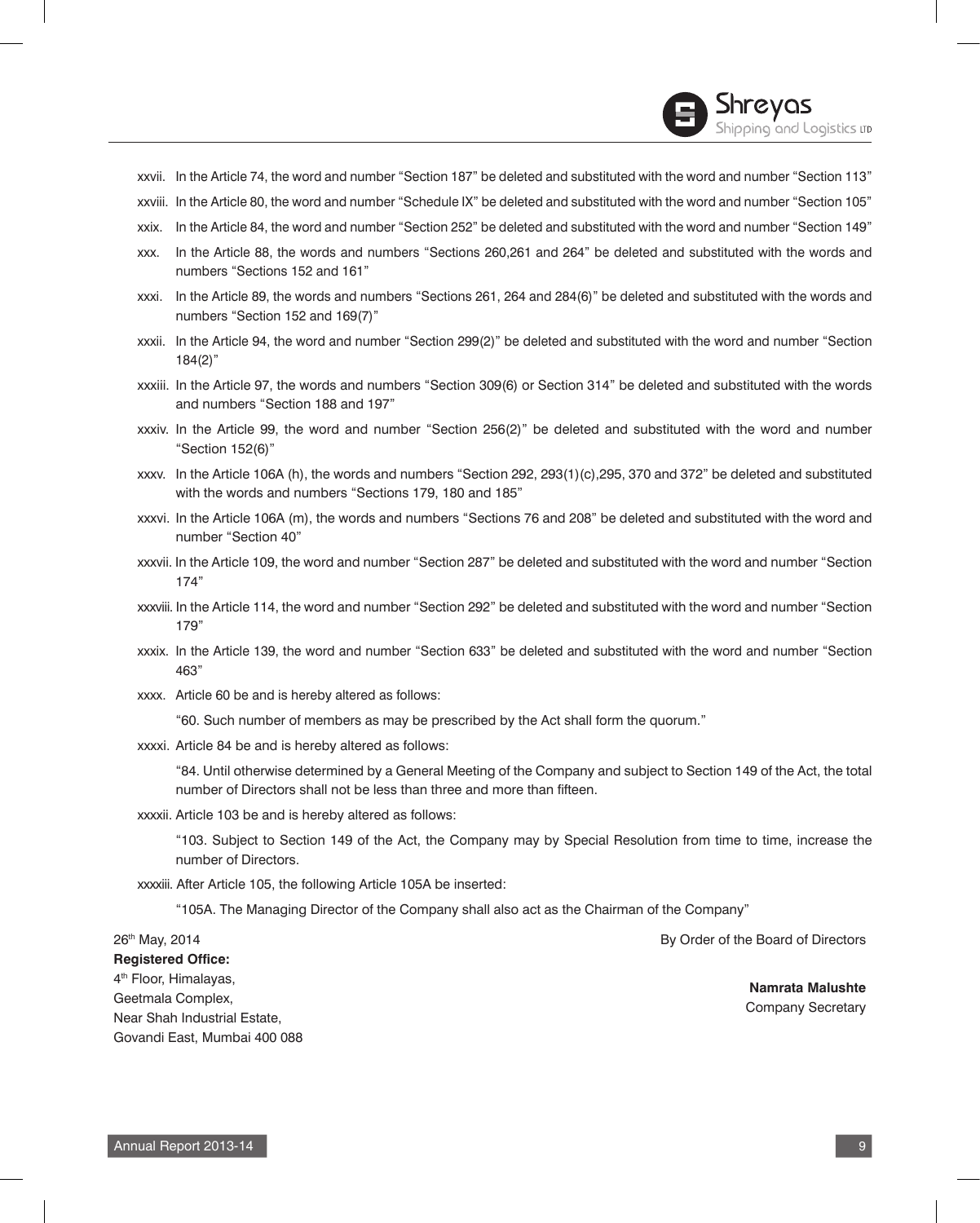# **NOTES:**

**1. A MEMBER ENTITLED TO ATTEND AND VOTE AT THE MEETING IS ENTITLED TO APPOINT A PROXY OR PROXIES TO ATTEND AND VOTE ON HIS BEHALF. A PROXY NEED NOT BE A MEMBER OF THE COMPANY.** A person can act as proxy on behalf of members not exceeding fifty (50) and holding in aggregate not more than ten percent of the total share capital of the Company.

Proxy form, in order to be effective, must be deposited at the Registered Office of the Company duly completed and signed not less than 48 hours before the time of the Meeting. Proxies submitted on behalf of the companies, societies etc must be accompanied by an appropriate resolution, as applicable.

- 2. An Explanatory Statement pursuant to Section 102 of the Companies Act, 2013, in respect of Special Business as set out above, is annexed hereto.
- 3. Profiles of the Directors retiring by rotation, as required by Clause 49 of the Listing Agreement entered into with the Stock Exchanges, are given in the Report on Corporate Governance forming part of the Directors' Report. The Directors have furnished requisite declaration for their appointment / re-appointment.
- 4. The Register of Members and Share Transfer Books of the Company will remain closed from 5<sup>th</sup> August, 2014 to 12<sup>th</sup> August, 2014 both days inclusive, for the purpose of payment of dividend, if declared at the Annual General Meeting.
- 5. The dividend on equity shares as recommended by the Board of Directors, if declared at the Annual General Meeting, will be paid at par on or after 18<sup>th</sup> August, 2014 to Members holding shares in physical form and whose names appear on the Company's Register of Members as holders of Equity Shares on 12<sup>th</sup> August, 2014. In respect of Shares held in electronic form, the dividend will be paid to the beneficial owners of the Shares as at the end of the business hours on 12<sup>th</sup> August, 2014 as per details furnished by National Securities Depository Limited and Central Depository Services (India) Limited.
- 6. As per the directives of the Securities and Exchange Board of India (SEBI), in respect of the Shareholders holding Shares in electronic form, dividend shall be paid through Electronic Clearing Service (ECS), where such facility is available, directly to their bank account as furnished by their respective Depositories to the Company. Where such facility is not available, the bank details as furnished by their respective Depositories to the Company, will be mandatorily printed on their dividend warrants. Further, instructions if any, given by them in respect of Shares held in physical form will not be automatically applicable to the dividend payable on Shares held in electronic form. Members are, therefore, requested to give instructions regarding the bank accounts in which they wish to receive dividend, directly to their respective Depository Participants. The Company or its Registrar and Share Transfer Agent will not act on any direct request from these Members for change of such bank details.
- 7. Members may note that the Notice of the 26<sup>th</sup> Annual General Meeting and the Annual Report for the year 2013-14 will also be available on the Company's website www.transworld.com/shreyas.
- 8. Corporate members intending to send their authorized representatives to attend the Meeting are requested to send to the Company a certified copy of the Board Resolution authorizing such representative to attend and vote on their behalf at the Meeting.
- 9. Electronic copy of the Notice convening the 26<sup>th</sup> Annual General Meeting of the Company and the Annual Report along with the process of e-voting and the Attendance Slip and Proxy form is being sent to the members whose e-mail addresses are registered with the Company / Depository Participant(s) for communication purposes only unless any member has requested for hard copy of the same. For members who have not registered their email addresses, physical copies of the Notice convening the 26<sup>th</sup> Annual General Meeting of the Company and the Annual Report along with the process of e-voting and the Attendance Slip and Proxy form is being sent to the members in printed mode. Members who have not registered their e-mail addresses so far are requested to register their e-mail addresses for receiving all communications including Annual Report, Notices, Circular etc from the Company in electronic mode.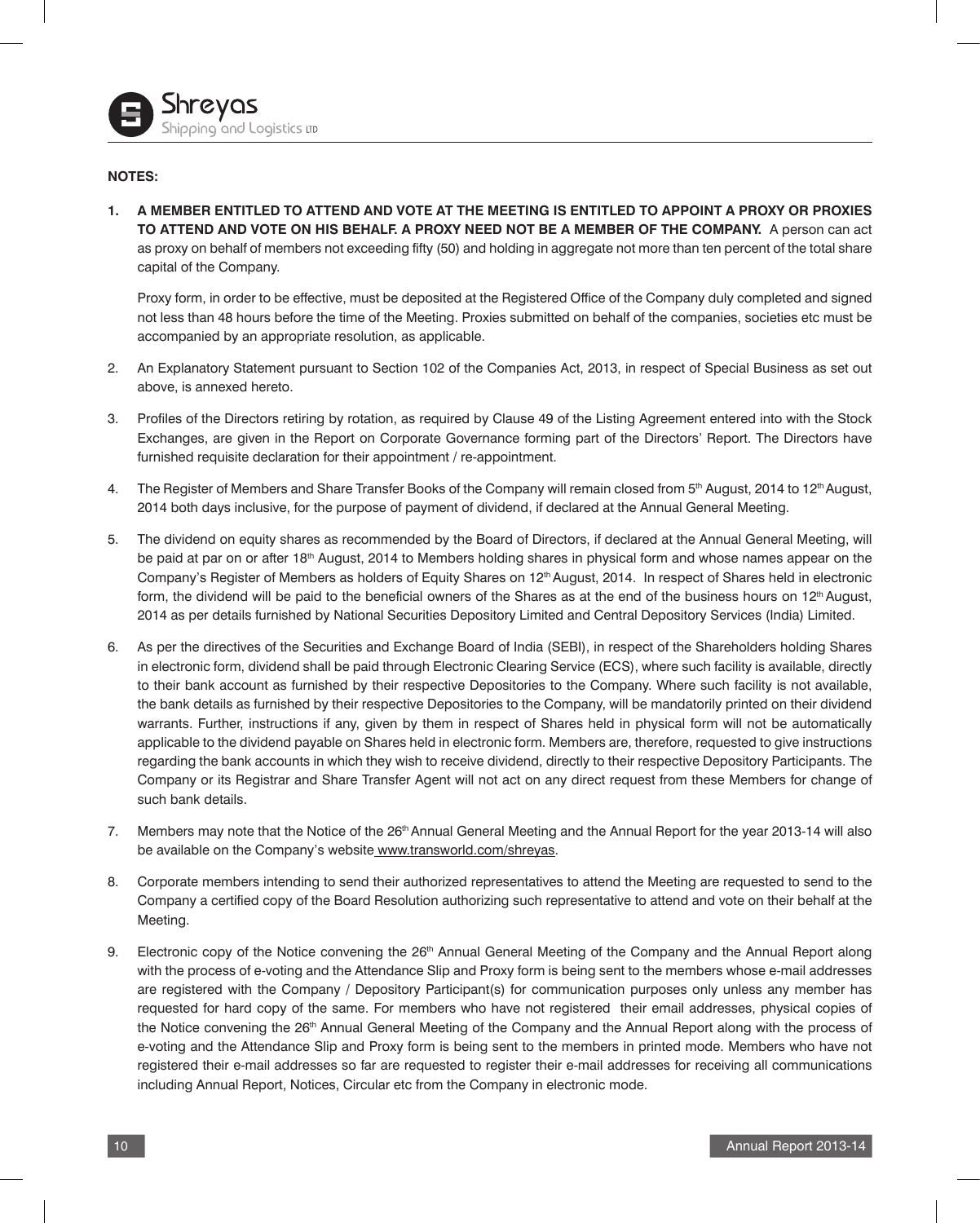- 10. Voting through electronic means:
- I. In compliance with the provisions of Section 108 of the Companies Act, 2013 and Rule 20 of the Companies (Management and Administration) Rules, 2014, the Company is pleased to provide members facility to exercise their right to vote at the 26th Annual General Meeting (AGM) by electronic means and the business may be transacted through e-Voting services provided by National Securities Depository Limited (NSDL).

The instructions for e-voting are as under:

- i) Open e-mail and open PDF file viz; "SSLL info e-voting.pdf" with your Client ID or Folio Number as Password. The said PDF file contains your user ID and Password for e-voting. Please note that the password is an initial password.
- ii) Launch internet browser by typing the following URL: https://www.evoting.nsdl.com
- iii) Click on Shareholders Login
- iv) Put user ID and Password as initial password noted in step (i) above. Click Login.
- v) Password change menu appears. Change the password with new password of your choice with minimum 8 digits/ characters or combination thereof. Note your new password. It is strongly recommended not to share your password with any other person and take utmost care to keep your password confidential.
- vi) Home page of e-voting opens. Click on e-voting: Active voting cycles.
- vii) Select "EVEN" (E-Voting Event Number) of Shreyas Shipping & Logistics Limited
- viii) Cast your vote by selecting appropriate option and click on "submit" and also "confirm" when prompted.
- ix) Upon confirmation, the message "vote cast successfully" will be displayed.
- x) Once you have voted on resolution, you will not be allowed to modify your vote.
- xi) Institutional Shareholders (i.e, other than individuals, HUF, NRI etc.) are required to send scanned copy (PDF/JPG Format) of the relevant Board Resolution/ Authority Letter etc. together with attested specimen signature of duly authorized signatory(ies) who are authorized to vote, to the scrutinizer through e-mail: info@dmzaveri.com with a copy marked to evoting@nsdl.co.in
- II. In case of any queries, you may refer to the Frequently Asked Questions (FAQs) for shareholders and e-voting user manual for shareholders available at the Downloads section of www.evoting.nsdl.com
- III. If you are already registered with NSDL for e-voting then you can use your existing user ID and Password for casting vote
- IV. You can also update your mobile number and e-mail id in the user profile details of the folio which may be used for sending communication(s).
- V. The e-voting period commences on 6<sup>th</sup> August, 2014 (10.00 a.m.) and ends on 8<sup>th</sup> August, 2014 (6.00 p.m.) During this period shareholders' of the Company, holding shares either in physical form or in dematerialized form, as on the cut-off date (record date) of 11th July, 2014, may cast their vote electronically. The e-voting module shall be disabled by NSDL for voting thereafter. Once the vote on a resolution is cast by the shareholder, the shareholder shall not be allowed to change it subsequently.
- VI. The voting rights of a shareholders shall be in proportion to their shares of the paid up equity share capital of the Company as on the cut-off date ) record date of 11<sup>th</sup> July, 2014,
- VII. Mr. Dharmesh Zaveri has been appointed as the Scrutinizer to scrutinize the e-voting process in a fair and transparent manner.
- VIII. The Scrutinizer shall within a period of not exceeding three (3) working days from the conclusion of the e-voting make a Scrutinizer's Report of the votes cast in favour of or against, if any, forthwith addressed to the Chairman of the Company.
- IX. The Results shall be declared on or after the AGM of the Company. The Results declared alongwith the Scrutinizer's Report shall be placed on the Company's website www.transworld.com/shreyas and shall be communicated to the Stock Exchange.

**Shreyas**<br>Shipping and Logistics up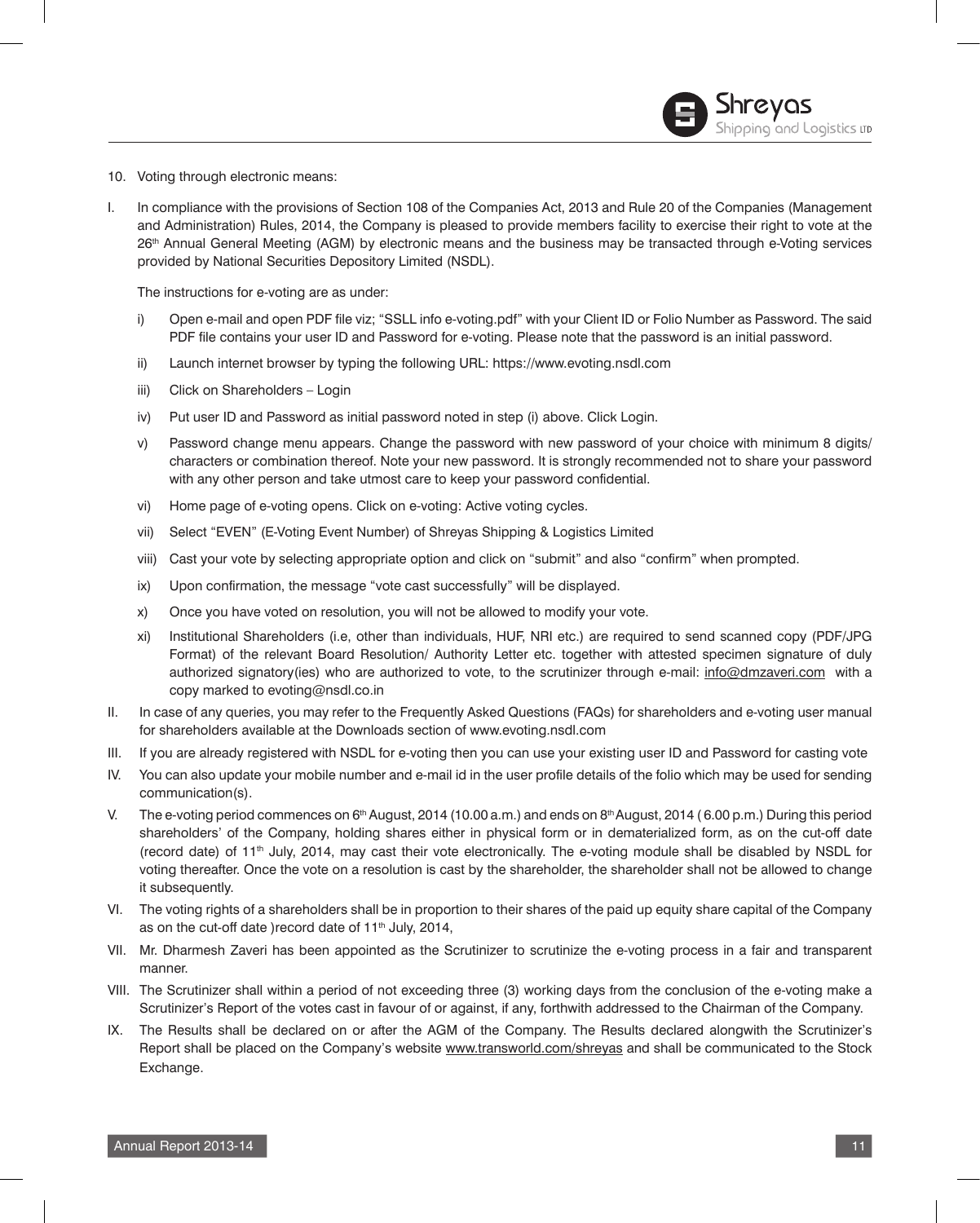

#### 11. Members are requested to:

- (a) Notify any change in their address to the Registrar and Share Transfer Agent, M/s. Link Intime Private Limited; C-13, Pannalal Silk Mills Compound, L.B.S. Marg, Bhandup (West), Mumbai - 400 078, in case of Members holding shares in physical form and update such details with their respective Depository Participants, in case of Members holding shares in electronic form.
- (b) Bring their attendance slips along with the copies of the Annual Report to the Meeting.
- 12. In terms of the provisions of Sections 205A and 205C of the Companies Act, 1956, as amended, the amount of dividend remaining unpaid or unclaimed for a period of seven years from the date of transfer to the unpaid dividend account, is required to be transferred to the Investor Education and Protection Fund established by the Central Government (hereinafter referred to as the 'said Fund'). Accordingly, unclaimed / unpaid dividend for the financial years ended 31<sup>st</sup> March, 1996 and 31<sup>st</sup> March, 1997 and period ended 30<sup>th</sup> September, 1998, year ended 31<sup>st</sup> March, 1999, 31<sup>st</sup> March, 2001, 31<sup>st</sup> March, 2002, 31<sup>st</sup> March, 2004, 31<sup>st</sup> March, 2005(Interim & Final) and 2005-06 (Interim & Final) and 31<sup>st</sup> March, 2007 (interim) has been transferred to the said Fund.

Unclaimed dividend for the financial year ended 31<sup>st</sup> March, 2008 and thereafter (wherever declared) is still lying with the Company. The Members, who have not yet encashed the dividend warrants are requested to send claims to the Company, if any, before the respective amounts become due for transfer to the said Fund. **No claim shall lie against the Company or the said Fund after transfer as mentioned above.**

- 13. All documents referred to in the above Notice and the accompanying Explanatory Statement are open for inspection at the Registered Office of the Company on all working days (except Saturdays, Sundays and holidays) between 10.00 a.m. and 12.30 p.m. up to the date of the Annual General Meeting.
- 14. Members holding shares under multiple folios in the identical order of names are requested to consolidate their holdings into one folio.
- 15. Members who hold Shares in physical form can nominate a person in respect of Shares held by them singly or jointly pursuant to the provisions of Section 72 of the Companies Act, 2013. Members who hold Shares in a single name are advised, in their own interests, to avail of the nomination facility by completing and submitting. Form No. 2B, in duplicate, to the Company's Registrar and Share Transfer Agent, M/s. Link Intime Private Limited. Blank forms will be supplied by M/s. Link Intime India Private Limited on request. Form No. 2B can also be downloaded from the website of the Company at www.transworld.com/shreyas under the section 'Investors Area'. Members holding Shares in the dematerialised form may contact their Depository Participant for recording the nomination in respect of their Shares.
- 16. Members desirous of getting any information about the Accounts and / or Operations of the Company are requested to address their queries to the Company Secretary at least seven days in advance of the Meeting so that the information required can be made readily available at the Meeting.

By Order of the Board of Directors

26th May, 2014 **Registered Office:** 4<sup>th</sup> Floor, Himalayas, Geetmala Complex, Near Shah Industrial Estate, Govandi East, Mumbai 400 088

**Namrata Malushte** Company Secretary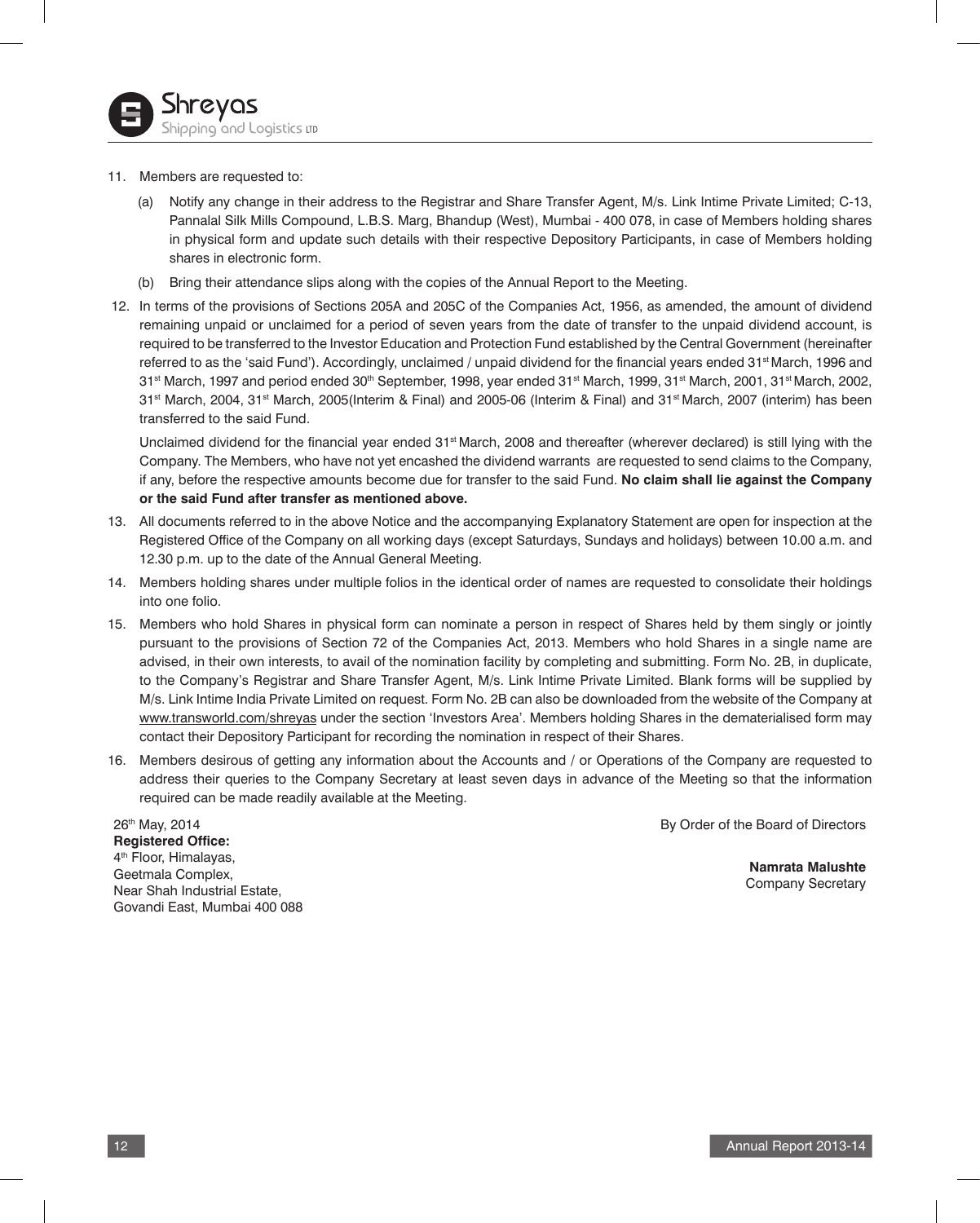# **EXPLANATORY STATEMENT PURSUANT TO SECTION 102 OF THE COMPANIES ACT, 2013**

#### **Item No. 7**

Capt. Man Mohan Saggi was appointed as an Additional Director of the Company with effect from 7th May, 2014 by the Board of Directors. In accordance with the provisions of Section 161 of the Companies Act, 2013 (corresponding Section 160 of the Companies Act, 1956), an Additional Director holds office upto the date of the Annual General Meeting. The Company has received notice under section 160 of the Companies Act, 2013 from a member signifying the intention to propose the appointment of Capt. Man Mohan Saggi as an Independent Director of the Company.

Capt. Man Mohan Saggi is a Master (FG) and holds highest maritime qualification as an Extra Master. He is also an M.B.A. He has 40 years experience in maritime sector. He retired as Nautical Advisor to Government of India, Chief Examiner of Masters and Mates and Additional Director General of Shipping (Technical) in November 2012. He is an ex trustee of JNPT, Mumbai and Kandla port. He was also the Chairman of Navigational Safety in Ports Committee (NSPC) responsible for approval of Navigational Safety of Non-major Ports.

His areas of expertise include maritime training, registration, survey and certification, port and flag state control, casualty investigation, oil pollution response, antipiracy measures, salvage and wreck removal etc. He led the Indian Delegation to Maritime Safety Committee of International Maritime Organisation on numerous occasions. Since February 2013, he is functioning as the Director of prestigious Narottam Morarjee Institute of Shipping established in 1969, which enrolls about 700 students annually from all over the country for Post Graduate Diploma and Fellowship in commercial shipping. At present, he is also consulting on Maritime reforms undertaken by Govt. of Zanzibar, Republic of Tanzania.

In the opinion of the Board, Capt. Saggi fulfills the conditions specified in the Companies Act, 2013 and Rules made thereunder for his appointment as an Independent Director of the Company and is independent of the Management. Accordingly, the Board recommends the resolution in relation to the appointment of Capt. Saggi as an Independent Director for the approval of the Shareholders.

Except Capt. Saggi, being the appointee, none of the Directors and Key Managerial Personnel of Company and their relatives is concerned or interested in the Resolution. Details of Board and Committee memberships of Capt. Saggi required under Clause 49 of the Listing Agreement with the Stock Exchange have been given in the Report on Corporate Governance forming part of the Directors' Report.

#### **Item No. 8**

Mr. Sethumadhava Ragothaman is a Non Executive Independent Director of the Company. He joined the Board in October, 2004.

Mr. S. Ragothaman is a Chartered Accountant by profession. He was working with ICICI Ltd. during the period 1970 to 1997. Currently, he offers consultancy services in the areas of Strategy, Mergers and Acquisitions, Setting up new businesses, Building strategic alliances, etc. He also offers advice to start up companies in IT enabled services, logistics and Supply chain management, etc. He is on the Board of various companies and also holds various Committee positions. During his career span of 27 years at ICICI, he had exposure to work on different Industrial projects. He was involved in setting up new ventures such as Merchant Banking, Leasing, Bill discounting, Structured finance, Rehabilitation, etc. He worked as the Team leader for various initiatives proposed by ICICI like setting up ICICI Bank, empowerment initiatives to delegate powers to Zonal offices, etc.

Mr. Ragothaman retires by rotation at the ensuing Annual General Meeting. In terms of section 149 and other applicable provisions of the Companies Act, 2013, Mr. Ragothaman becomes eligible and offering himself for appointment is proposed to be appointed as an Independent Director for five consecutive years for a term upto 31<sup>st</sup> March, 2019.

In the opinion of the Board, Mr. Ragothaman fulfills the conditions specified in the Companies Act, 2013 and Rules made thereunder for his appointment as an Independent Director of the Company and is independent of the Management. Accordingly, the Board recommends the resolution in relation to the appointment of Mr. Ragothaman as an Independent Director for the approval of the Shareholders.

Mr. Ragothaman holds 3000 Equity Shares in the Company.

Except Mr. Ragothaman, being the appointee, none of the Directors and Key Managerial Personnel of Company and their relatives is concerned or interested in the Resolution. Details of Board and Committee memberships of Mr. Ragothaman required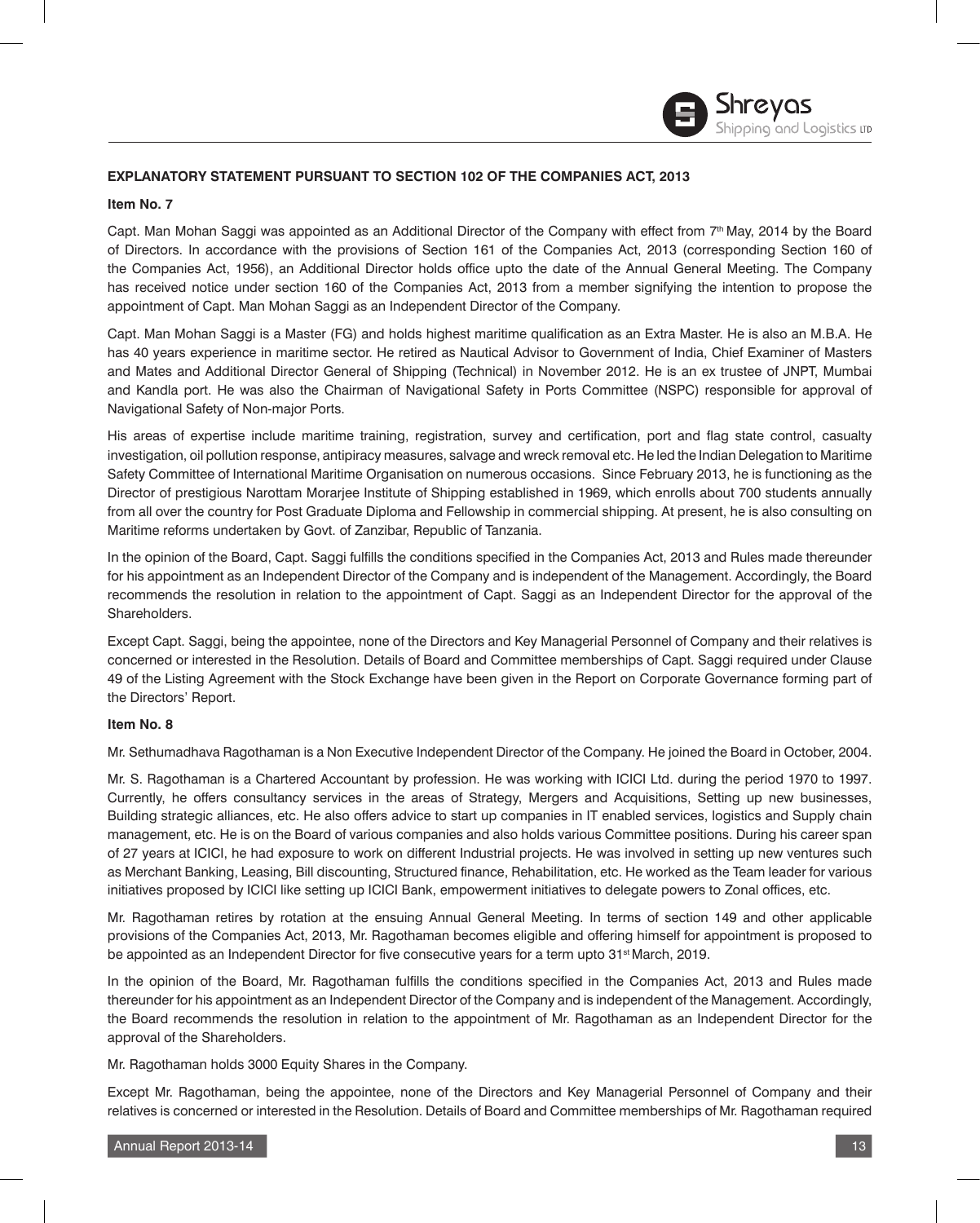

under Clause 49 of the Listing Agreement with the Stock Exchange have been given in the Report on Corporate Governance forming part of the Directors' Report.

#### **Item No. 9**

Mr. Daniel Trevelyn Joseph is a Non Executive Independent Director of the Company. He joined the Board in September, 2007.

Mr. D.T. Joseph is IAS (Retd) by profession. He took over as Secretary in the Ministry of Shipping in the year 2003 and retired in 2005. Earlier, he was Secretary (Co-ordination) in the Cabinet Secretariat. As Secretary Shipping, he helped in getting the tonnage tax option implemented for shipowners. He also served as Director General of Shipping where he streamlined chartering guidelines for ships in March 2000 and simplified Articles of Agreement for sailors. He was instrumental in the liberalization of maritime training and education, setting up standards for private institutions and building maritime constituencies. He played an important role in preparation of the comprehensive draft Maritime Policy, and also the National Maritime Development Programme.

Mr. Joseph retires by rotation at the ensuing Annual General Meeting. In terms of section 149 and other applicable provisions of the Companies Act, 2013, Mr. Joseph becomes eligible and offering himself for appointment is proposed to be appointed as an Independent Director for five consecutive years for a term upto 31<sup>st</sup> March, 2019.

In the opinion of the Board, Mr. Joseph fulfills the conditions specified in the Companies Act, 2013 and Rules made thereunder for his appointment as an Independent Director of the Company and is independent of the Management. Accordingly, the Board recommends the resolution in relation to the appointment of Mr. Joseph as an Independent Director for the approval of the Shareholders.

Except Mr. Joseph, being the appointee, none of the Directors and Key Managerial Personnel of Company and their relatives is concerned or interested in the Resolution. Details of Board and Committee memberships of Mr. Joseph required under Clause 49 of the Listing Agreement with the Stock Exchange have been given in the Report on Corporate Governance forming part of the Directors' Report.

#### **Item No. 10**

Mr. Amitabha Ghosh is a Non Executive Independent Director of the Company. He joined the Board as a Nominee Director of ICICI Bank Limited in 2004. Later he joined the Board as a Non Executive Independent Director in March, 2008.

Mr. Amitabha Ghosh is a Chartered Accountant by profession and a fellow member of the Indian Institute of Bankers. He joined Allahabad Bank in 1951 as a first Indian Probationary Officer and was elevated to the post of Chairman and Managing Director after holding various important assignments in the Bank. He was also the Deputy Governor of Reserve Bank of India from 1982 to 1984 and from 1985 to 1992. He was Chairman of Reserve Bank of India Services Board during 1992.

Mr. Ghosh retires by rotation at the ensuing Annual General Meeting. In terms of section 149 and other applicable provisions of the Companies Act, 2013, Mr. Ghosh becomes eligible and offering himself for appointment is proposed to be appointed as an Independent Director for five consecutive years for a term upto 31<sup>st</sup> March, 2019.

In the opinion of the Board, Mr. Ghosh fulfills the conditions specified in the Companies Act, 2013 and Rules made thereunder for his appointment as an Independent Director of the Company and is independent of the Management. Accordingly, the Board recommends the resolution in relation to the appointment of Mr. Ghosh as an Independent Director for the approval of the Shareholders.

Except Mr. Ghosh, being the appointee, none of the Directors and Key Managerial Personnel of Company and their relatives is concerned or interested in the Resolution. Details of Board and Committee memberships of Mr. Ghosh as required under Clause 49 of the Listing Agreement with the Stock Exchange have been given in the Report on Corporate Governance forming part of the Directors' Report.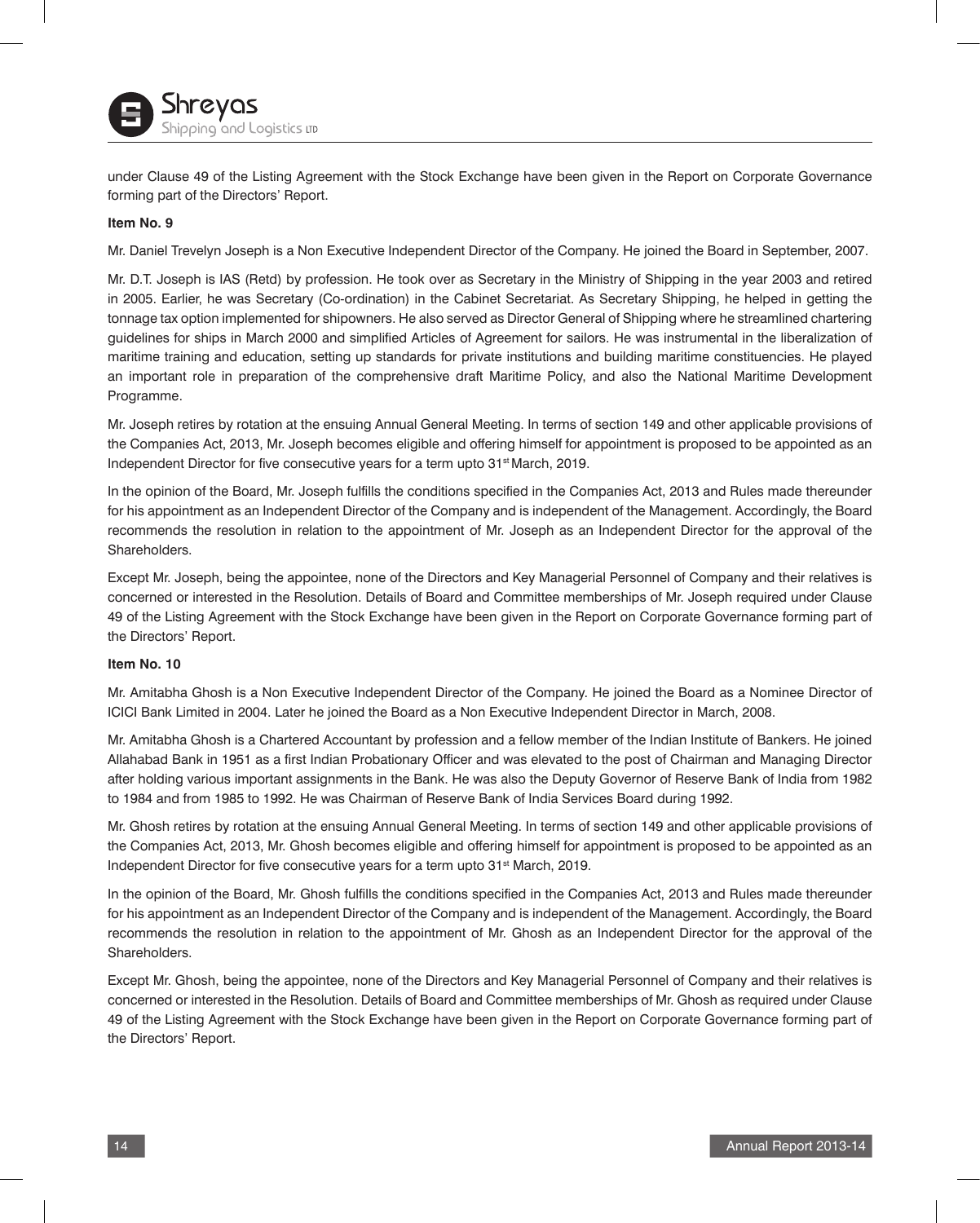# **Item No.11**

Mr. Mannil Venugopalan is a Non Executive Independent Director of the Company. He joined the Board in August, 2010.

Mr. Mannil Venugopalan is the former Managing Director and Chief Executive Officer of the Federal Bank (May 2005 till July, 2010). He was also the Chairman & Managing Director of Bank of India since August, 2003 till April, 2005. He started his career as a Probationary Officer with Bank of India in 1966 and within a stint for 3 years in between with Union Bank of India as Executive Director rose to the position of the Chairman and Managing Director of Bank of India. His tenure at Federal Bank for half decade is memorable for the transformational initiatives that he launched in the Bank and today it is one of the best banks in the country in efficiency parameters and in coping with the inevitable process of adapting to the rapidly changing business environment.

Mr. Venugopalan retires by rotation at the ensuing Annual General Meeting. In terms of section 149 and other applicable provisions of the Companies Act, 2013, Mr. Venugopalan becomes eligible and offering himself for appointment is proposed to be appointed as an Independent Director for five consecutive years for a term upto 31<sup>st</sup> March, 2019.

In the opinion of the Board, Mr. Venugopalan fulfills the conditions specified in the Companies Act, 2013 and Rules made thereunder for his appointment as an Independent Director of the Company and is independent of the Management. Accordingly, the Board recommends the resolution in relation to the appointment of Mr. Venugopalan as an Independent Director for the approval of the Shareholders.

Except Mr. Venugopalan, being the appointee, none of the Directors and Key Managerial Personnel of Company and their relatives is concerned or interested in the Resolution. Details of Board and Committee memberships of Mr. Venugopalan as required under Clause 49 of the Listing Agreement with the Stock Exchange have been given in the Report on Corporate Governance forming part of the Directors' Report.

# **Item No. 12**

Mr. S. Ramakrishnan was re-appointed as the Chairman & Managing Director of the Company for a period of five years with effect from 1<sup>st</sup> April, 2009. Consequently his term as Chairman & Managing Director expired on 31<sup>st</sup> March, 2014. The Board of Directors of the Company at its meeting held on 11<sup>th</sup> February, 2014, subject the approval of the Shareholders and Central Government, re-appointed Mr. S. Ramakrishnan as Chairman & Managing Director for a further period of five years. The said appointment is also approved by the Nomination and Remuneration Committee (formerly known as Remuneration Committee). The approval of Central Government is sought for the re-appointment of Mr. S. Ramakrishnan in terms of Part I of Schedule V of the Companies Act, 2013 (corresponding to Part A of Schedule XIII of the Companies Act, 1956) as he is a Non Resident Indian. Mr. S. Ramakrishnan is not liable to retire by rotation in terms of Article 98 of the Articles of Association. Details of Board and Committee memberships of Mr. S. Ramakrishnan have been given in the Report on Corporate Governance forming part of the Directors' Report.

Mr. S. Ramakrishnan is the driving force behind the Transworld Group of Companies. He is a graduate in Commerce from the University of Mumbai and has over 25 years of entrepreneurial experience including hands on experience in ship owning, chartering & ship management. His extensive experience in all facets of running Container Feeder Services in the Indian Subcontinent is brought to bear on operations of the Company. He directly oversees the day-to-day activities of the Company.

# **(a) Salary:**

Consolidated salary in the range of  $\bar{\tau}$  7,000,000/- (Seventy lacs only) to  $\bar{\tau}$ 12,500,000/- (One Crore Twenty Five lacs only) per annum **including** Company's contribution to Provident Fund, Gratuity, Exgratia, Leave travel allowance and all other perquisites and allowances with authority to the Board to fix his salary within the above range from time to time, increasing thereby proportionately, all benefits related to the quantum of salary.

# **(b) Other benefits:**

- 1. Provision of transportation /conveyance facilities.
- 2. Provision of telecommunication facilities.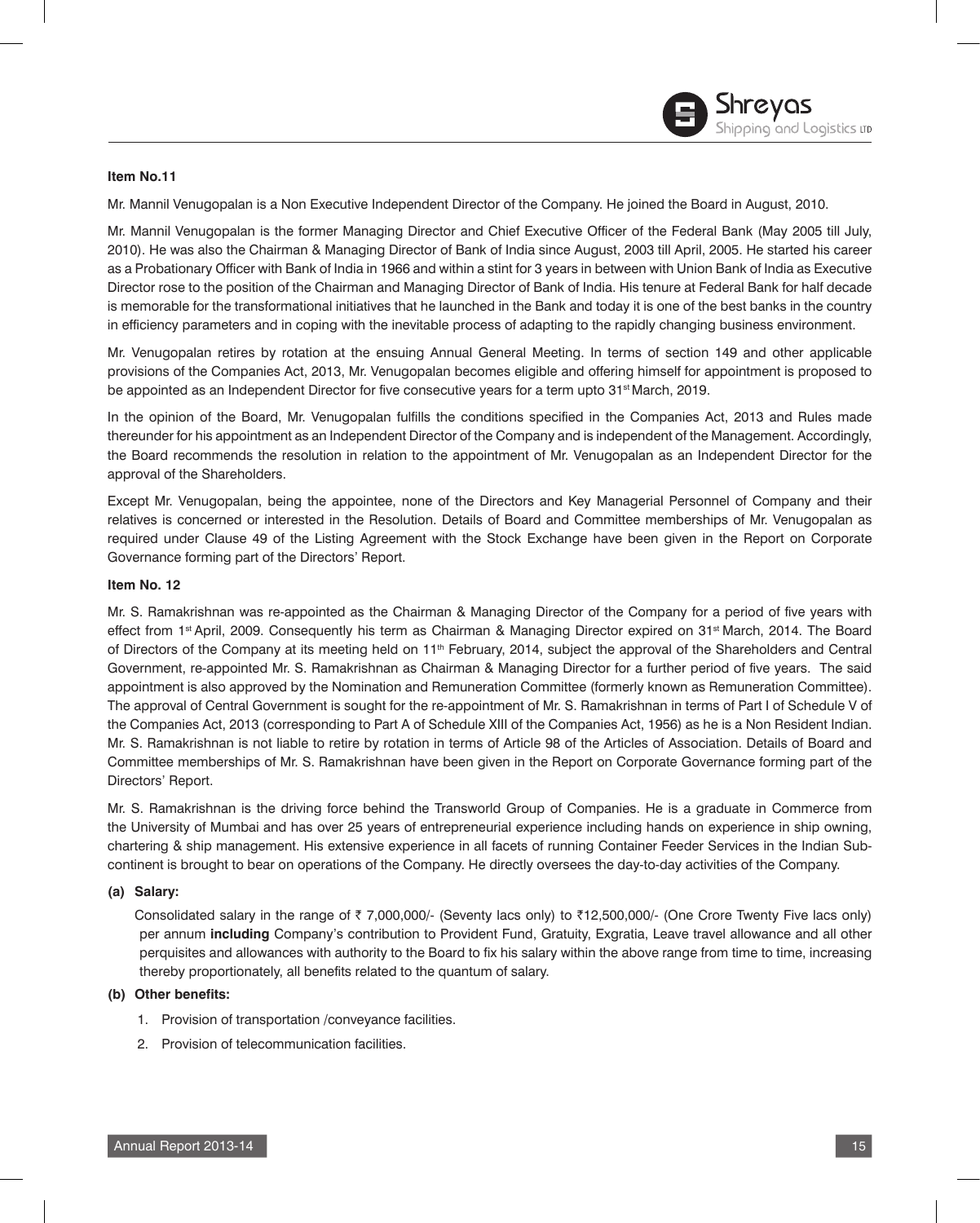- 3. Leave encashment as per rules of the Company.
- 4. Reimbursement of medical expenses incurred for himself and his family as per rules of the Company.
- 5. Reimbursement of entertainment and other expenses actually and properly incurred for the business of the Company as well as other expenses incurred in the performance of duties on behalf of the Company.
- 6. Personal accident / Mediclaim insurance.

The aggregate remuneration payable to Mr. S. Ramakrishnan, shall be subject to the overall ceilings laid down in Sections 197 and other applicable provisions of the Companies Act, 2013.

#### **(c) Minimum Remuneration:**

Where in any financial year during the tenure of Mr. S. Ramakrishnan, the Company incurs a loss or its profits are inadequate, the Company shall pay to Mr. S. Ramakrishnan the above remuneration by way of salary and perquisites as a minimum remuneration subject to the upper limits specified under Section II of Part II of Schedule V to the Companies Act, 2013 including any statutory modifications or re-enactments thereof, for the time being in force.

#### **(d) Sitting fees:**

Mr. S. Ramakrishnan shall not be entitled to any sitting fees.

In view of the provisions of Sections 196, 197, 203 and any other applicable provisions of the Companies Act, 2013 (corresponding to sections 198, 269, 309 and any other applicable provisions of the Companies Act, 1956), the Board commends the Special Resolution as set out as Item No. 12 in the Notice for the approval of the members.

Mr. S. Ramakrishnan, Mr. S. Mahesh, Mr. Ritesh S. Ramakrishnan and relatives of Mr. S. Ramakrishnan as defined under the provisions of the Companies Act, 2013 and Rules made thereunder are deemed interested in the said Resolution no. 12.

None other Directors or Key Managerial Personnel and their Relatives are deemed to be interested in the said Resolution No. 12.

This Explanatory Statement together with the accompanying Notice may also be regarded as an abstract and Memorandum under Section 302 of the Companies Act, 1956.

#### **Item No. 13**

Mr. V. Ramnarayan was appointed as Executive Director of the Company for a period of five years with effect from 13<sup>th</sup> Janaury, 2009. Consequently his term expires on 12<sup>th</sup> January, 2014. The Board of Directors have subject to the approval of the shareholders re-appointed Mr. V. Ramnaryan as the Executive Director of the Company for a further period of five years. The said appointment is also approved by the Nomination and Remuneration Committee (formerly known as Remuneration Committee). Mr. V. Ramnarayan is not liable to retire by rotation in terms of Article 98 of the Articles of Association. Details of Board and Committee memberships of Mr. V. Ramnarayan have been given in the Report on Corporate Governance forming part of the Directors' Report.

Mr. V. Ramnarayan is a Graduate in Science from the University of Mumbai with a Post Graduate Diploma in Business Management. He heads the operations of the Transworld Group of Companies in India. He has over 25 years of experience in the container shipping industry. He has to his credit the handling experience of the first container service which commenced from India. His experience covers all aspects of shipping like commercial, technical, etc.

#### **(a) Salary:**

Consolidated salary upto ₹ 50,00,000 (Rupees Fifty Lakhs) per annum including Company's contribution to Provident Fund, Gratuity, Exgratia, Leave travel allowance and all other allowances with authority to the Board to fix his salary within the above range from time to time, increasing thereby proportionately, all benefits related to the quantum of salary.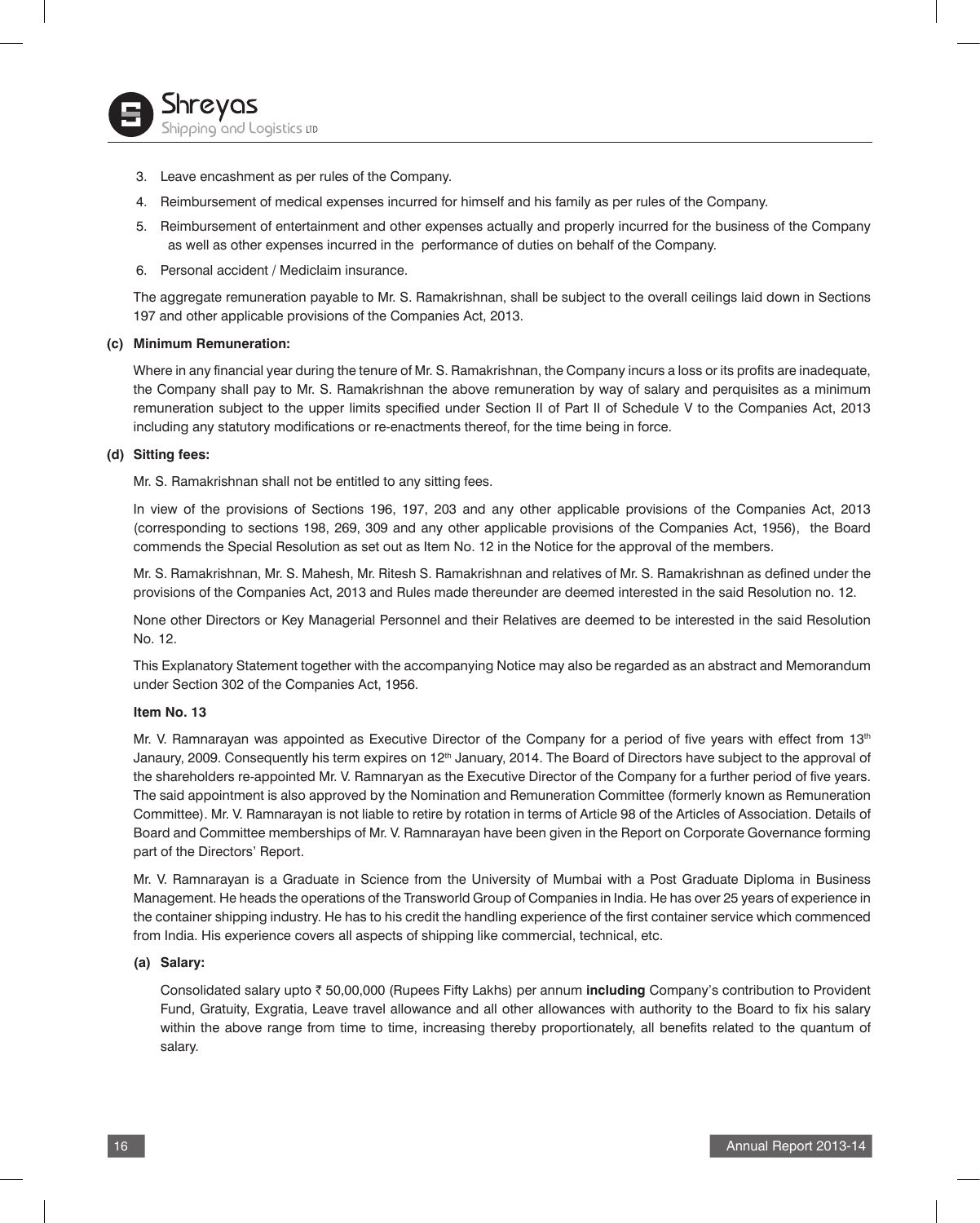# Shreyas Shipping and Logistics up

# **(b) Other benefits:**

- 1. Provision of transportation /conveyance facilities.
- 2. Provision of telecommunication facilities.
- 3. Leave encashment as per rules of the Company.
- 4. Reimbursement of medical expenses incurred for himself and his family as per rules of the Company.
- 5. Reimbursement of entertainment and other expenses actually and properly incurred for the business of the Company as well as other expenses incurred in the performance of duties on behalf of the Company.
- 6. Personal accident / Mediclaim insurance.

 The aggregate remuneration payable to Mr. V. Ramnarayan, shall be subject to the overall ceilings laid down in Sections 197 and other applicable provisions of the Companies Act, 2013.

# **(c) Sitting fees:**

Mr. V. Ramnarayan shall not be entitled to any sitting fees.

 In view of the provisions of Sections 196, 197, 203 and any other applicable provisions of the Companies Act, 2013 (corresponding to sections 198, 269, 309 and any other applicable provisions of the Companies Act, 1956), the Board commends the Special Resolution as set out as Item No. 13 in the Notice for the approval of the members.

Mr. V. Ramnarayan and his relatives are deemed interested in the said Resolution no. 12.

 None other Directors or Key Managerial Personnel and their Relatives are deemed to be interested in the said Resolution No. 13.

 This Explanatory Statement together with the accompanying Notice may also be regarded as an abstract and Memorandum under Section 302 of the Companies Act, 1956.

#### **Item No. 14**

The Ministry of Corporate Affairs has replaced the Companies Act, 1956 with the Companies Act, 2013. The Articles of Association of the Company contains reference to various sections and Schedules of the Companies Act, 1956. Consequently, it is necessary to amend the Articles of Association in light of the new Act. Thus old sections have been deleted and replaced with new sections wherever required. Also some Articles are inserted in view of the new Act.

In accordance with Section 14 of the Companies Act, 2013, amendment to the Articles of Association required approval of the shareholders by way of special resolution. Accordingly the matter has been placed before the shareholders for approval.

The Board commends the Special Resolution as set out as Item No. 14 in the Notice for the approval of the members.

None of the Directors or Key Managerial Personnel and their Relatives are deemed to be interested in the said Resolution No. 14.

26th May, 2014 **Registered Office:** 4th Floor, Himalayas, Geetmala Complex, Near Shah Industrial Estate, Govandi East, Mumbai 400 088 By Order of the Board of Directors

**Namrata Malushte** Company Secretary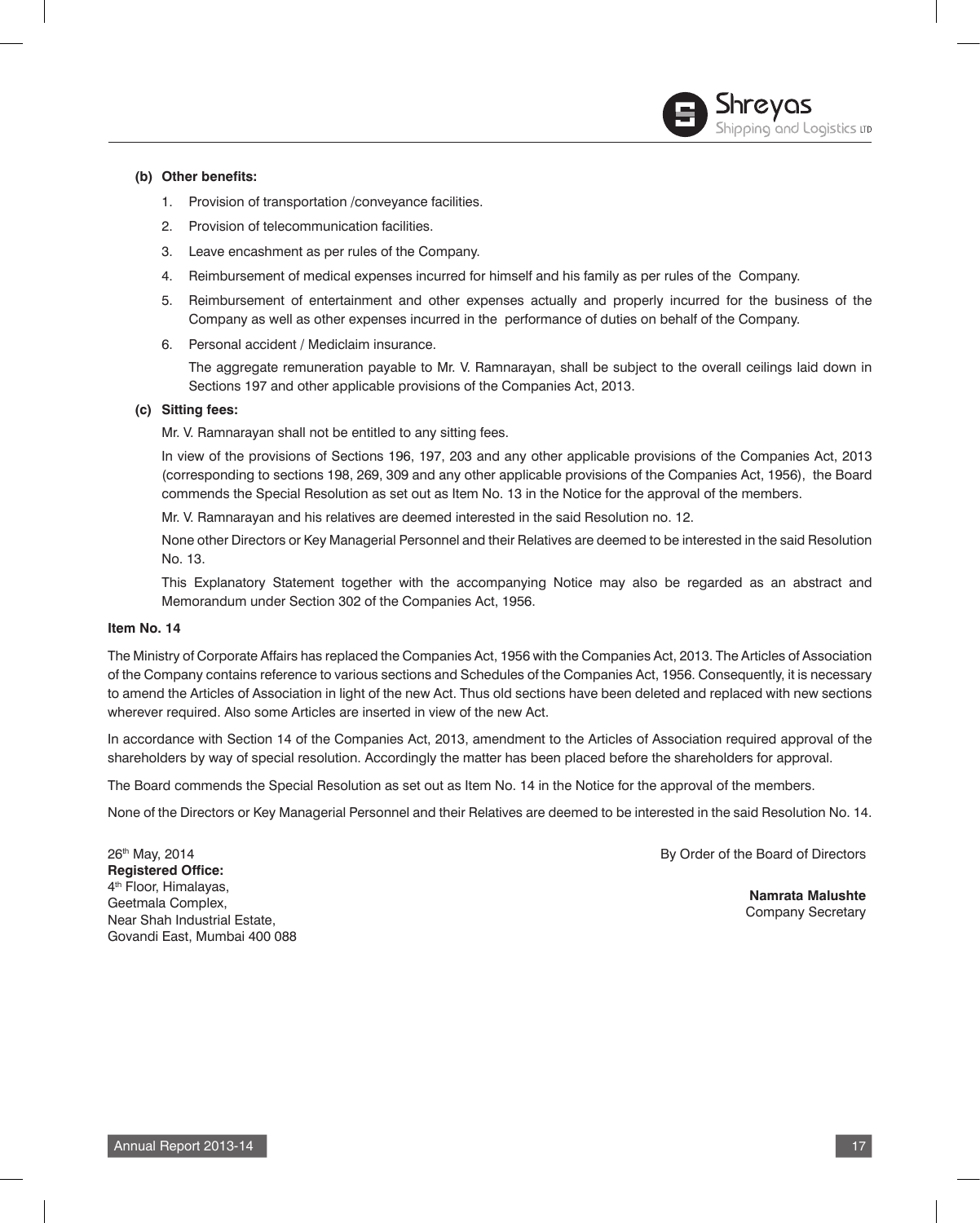

Ÿ

 $\chi$ 

# **Shreyas Shipping and Logistics Limited**

Corporate Identification No. (CIN)- L63000MH1988PLC048500 Registered Office: 4th Floor, Himalayas, Geetmala Complex, Near Shah Industrial Estate, Govandi (E), Mumbai-400088 Phone: 00 91 22 6622 0300 Fax: 00 91 22 6622 0444 Webiste: www.transworld.com/shreyas Email: info@shreyas.co.in

# **PROXY FORM**

(Pursuant to Section 105(6) of the Companies Act, 2013 and Rule 19(3) of the Companies (Management and Administration) Rules, 2014)

| Folio No. / Client ID No.: ……………………………………………………… DP ID No. ………………………………………… |  |
|-----------------------------------------------------------------------------|--|

| I/We, being the member(s) of the Shares of Shreyas Shipping and Logistics Limited, hereby appoint |  |  |
|---------------------------------------------------------------------------------------------------|--|--|
|                                                                                                   |  |  |
|                                                                                                   |  |  |
|                                                                                                   |  |  |
|                                                                                                   |  |  |
|                                                                                                   |  |  |
|                                                                                                   |  |  |
|                                                                                                   |  |  |
|                                                                                                   |  |  |
|                                                                                                   |  |  |

as my/ our proxy to attend and vote (on a poll) for me/us and on my/our behalf at the 26<sup>th</sup> Annual General meeting of the Cmpany to be held at Sivaswamy Auditorium of Fine Arts Cultural Centre, 61/21 R. C. Marg, Opp. Vijaya Bank, Chembur, Murnbai — 400 071 at 11.00 a.m on Tuesday, 12<sup>th</sup> August, 2014 and at any adjournment thereof in respect of such resolution as are indicated below:

I/ We wish my above proxy(ies) to vote in the manner as indicated in the box below:

| Sr.<br><b>No</b> | <b>Particulars of Resolution</b>                                                                                                           | For | <b>Against</b> |
|------------------|--------------------------------------------------------------------------------------------------------------------------------------------|-----|----------------|
| 1.               | Adoption of Financial Statements and Reports thereon for the Year Ended<br>31 <sup>st</sup> March, 2014                                    |     |                |
| 2.               | Declaration of Dividend on Equity Shares                                                                                                   |     |                |
| 3.               | Re-appointment of Mr. Sivaswamy Mahesh who retires by rotation                                                                             |     |                |
| 4.               | Re-appointment of Mr. Leonard Basil Culas who retires by rotation                                                                          |     |                |
| 5.               | Re-appointment of Mr. Ritesh S. Ramakrishnan who retires by rotation                                                                       |     |                |
| 6.               | Appointment of M/s. PKF Sridhar & Santhanam, Chartered Accountants, as the<br>Statutory Auditors of the Company and fix their remuneration |     |                |
| 7.               | Appointment of Capt. Man Mohan Saggi as Independent Director                                                                               |     |                |
| 8.               | Appointment of Mr. Sethumadhava Ragothaman as Independent Director                                                                         |     |                |